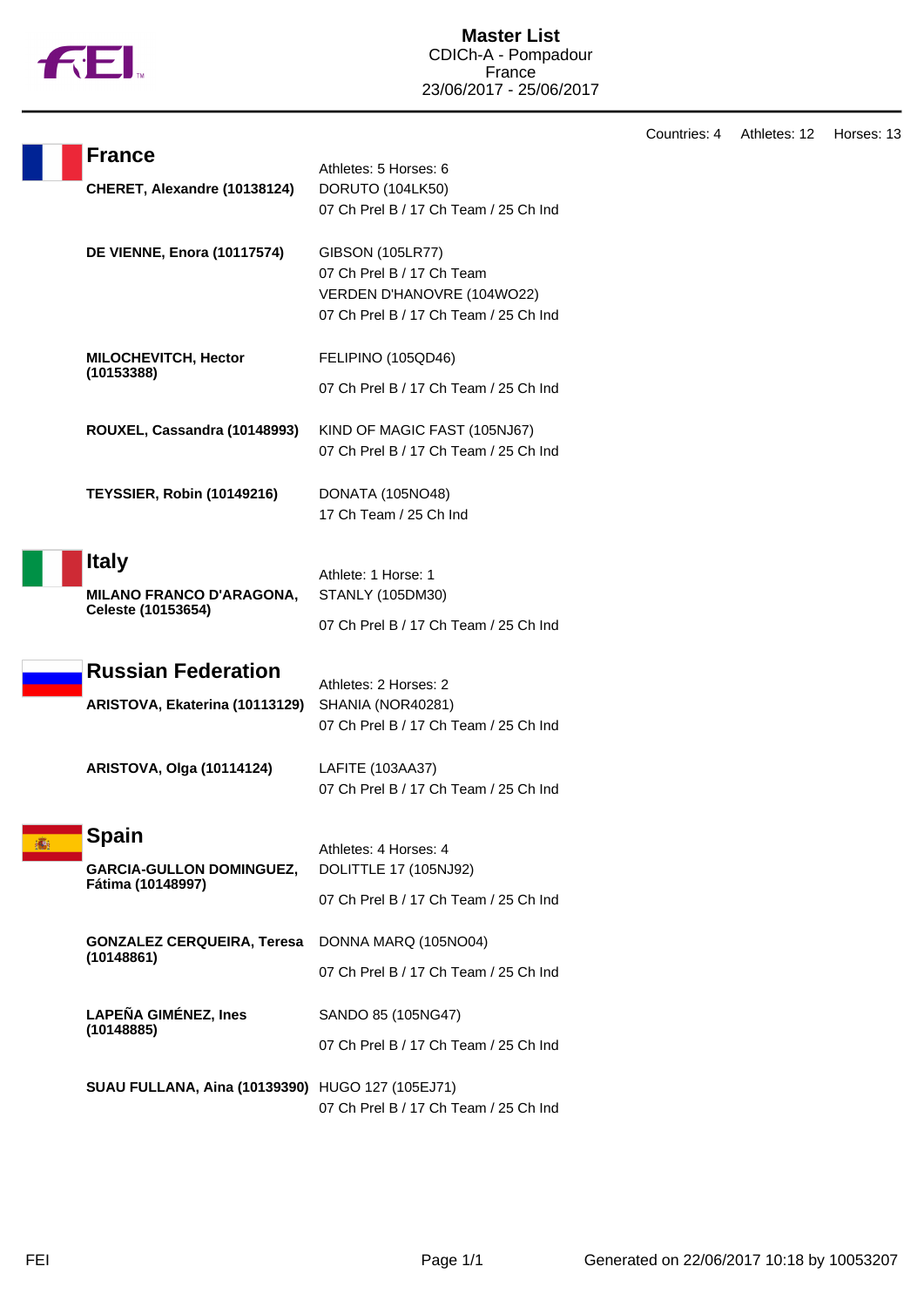

Countries: 7 Athletes: 17 Horses: 18

| <b>Belgium</b><br>ARL, Antonia (10087935)                  | Athletes: 2 Horses: 2<br>EQUESTRICONS LAGERFELD K (105ON61)<br>04 J Team / 14 J Ind / 21 J FS |
|------------------------------------------------------------|-----------------------------------------------------------------------------------------------|
| <b>GOETHALS, Ann-Sophie</b><br>(10101970)                  | ELDORADO-A (105JX08)<br>04 J Team / 14 J Ind / 21 J FS                                        |
| <b>France</b><br>AMEYE, Manon (10148109)                   | Athletes: 5 Horses: 5<br><b>BELLO (105NH52)</b><br>04 J Team / 14 J Ind / 21 J FS             |
| <b>BONIFAY, Lea (10104365)</b>                             | <b>TIMOR (103WC90)</b><br>04 J Team / 14 J Ind / 21 J FS                                      |
| CADUSSEAU, Jules (10118195)                                | GAYENTO VH BLOEMENHOF (105EL38)<br>04 J Team / 14 J Ind / 21 J FS                             |
| CHASSAGNE, Juliette (10144935) DIAMOND CHOICE ZF (103JQ98) | 04 J Team / 14 J Ind / 21 J FS                                                                |
| PINTO, Mado (10115170)                                     | RAFALE DU COUSSOUL DE LA GESSE (104QJ76)<br>04 J Team / 14 J Ind / 21 J FS                    |
| <b>Ireland</b><br><b>CAZABON, Alana (10104826)</b>         | Athlete: 1 Horse: 1<br>ZAZOU (104VN62)<br>04 J Team / 14 J Ind / 21 J FS                      |
| <b>Italy</b><br>BISSANTI, Matilde (10136202)               | Athletes: 2 Horses: 2<br>FRIDOLIN 254 (105BE04)<br>04 J Team / 14 J Ind / 21 J FS             |
| <b>DI MARCO, Filippo (10108113)</b>                        | ROCKABELLA (103GB60)<br>04 J Team / 14 J Ind / 21 J FS                                        |
| <b>Netherlands</b><br>DE GROOT, Amber (10118943)           | Athlete: 1 Horse: 1<br>HEXAGON'S ZODINDE (103LD18)<br>04 J Team / 14 J Ind / 21 J FS          |
| <b>Russian Federation</b><br>GORBACHEVA, Yulia (10080582)  | Athletes: 2 Horses: 3<br>URBI ET ORBI (104FV21)<br>04 J Team / 14 J Ind / 21 J FS             |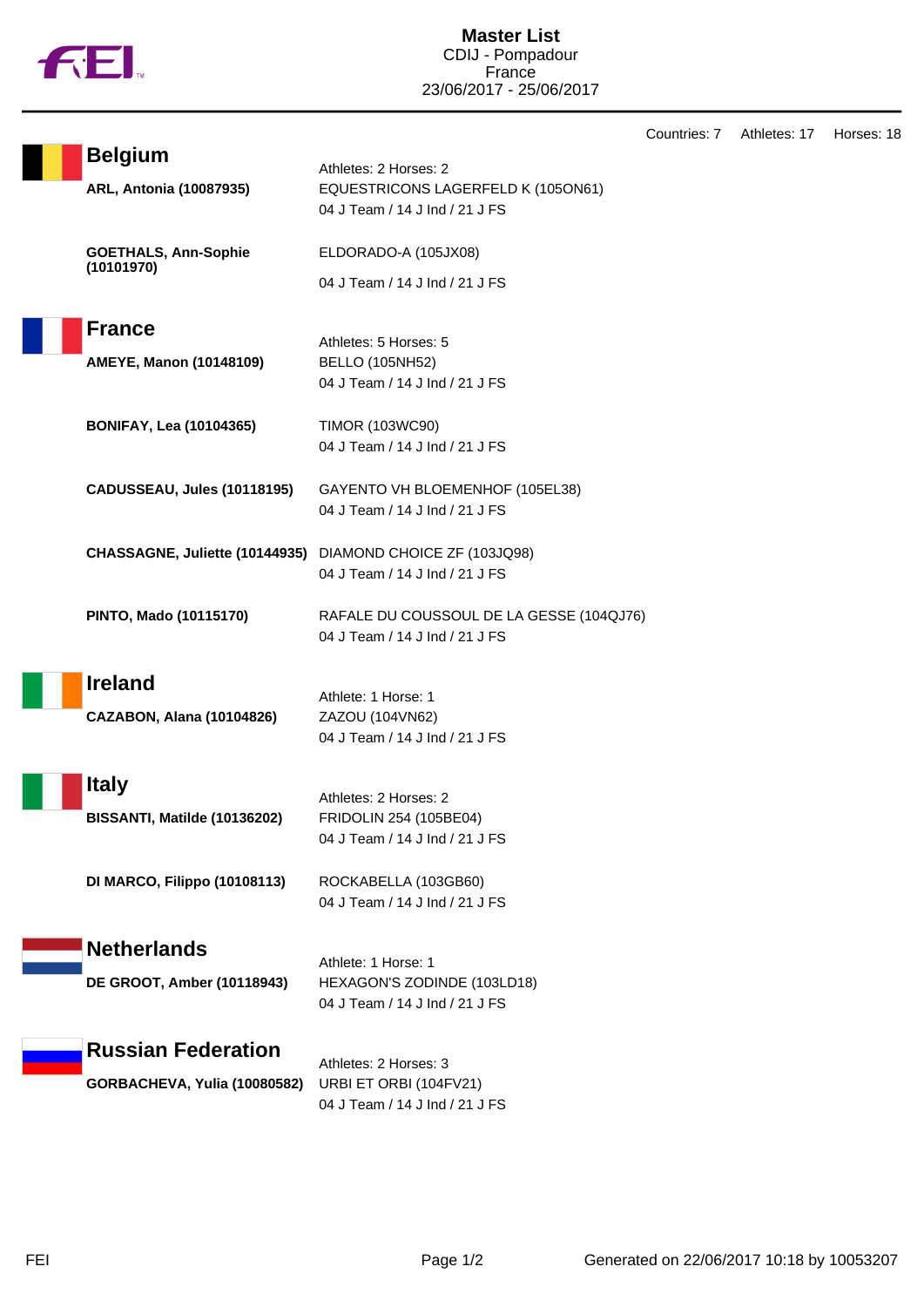|  | M |
|--|---|
|  |   |

| <b>GUSEYNOVA, Anna (10109121)</b>                            | DELANO (104SD07)<br>04 J Team / 14 J Ind / 21 J FS<br>LAUDA (104TD00)<br>04 J Team / 14 J Ind / 21 J FS |
|--------------------------------------------------------------|---------------------------------------------------------------------------------------------------------|
| <b>Spain</b><br><b>MARTINEZ CARMONA, Paula</b><br>(10108122) | Athletes: 4 Horses: 4<br>CARLSON (105NH83)<br>04 J Team / 14 J Ind / 21 J FS                            |
| <b>MENGUAL REIG, Ruben</b><br>(10107020)                     | ANDES (102UY01)<br>04 J Team / 14 J Ind / 21 J FS                                                       |
| <b>SEGUI PONS, Moises (10103776)</b>                         | FANDANGO D'ALO (104TF31)<br>04 J Team / 14 J Ind / 21 J FS                                              |
| <b>WALKER, Lucy (10103884)</b>                               | FAME D D H (105IG15)<br>04 J Team / 14 J Ind / 21 J FS                                                  |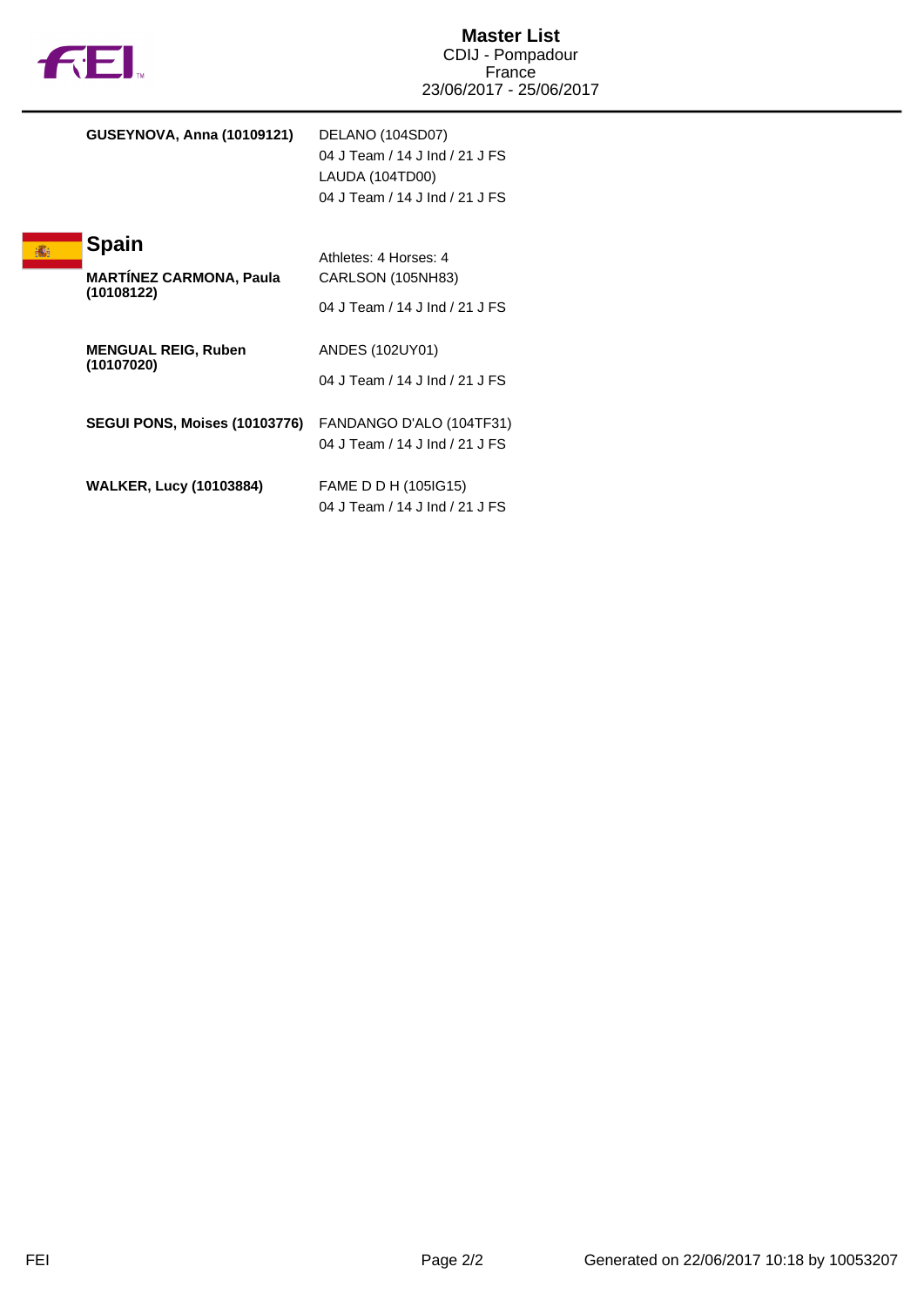|  | M |
|--|---|

|                                                         |                                                                  | Countries: 17 | Athletes: 58 | Horses: 67 |
|---------------------------------------------------------|------------------------------------------------------------------|---------------|--------------|------------|
| <b>Belgium</b>                                          | Athletes: 4 Horses: 5                                            |               |              |            |
| D HOORE, Brecht (10057788)                              | <b>EDISON H (104YN40)</b>                                        |               |              |            |
|                                                         | 08 PSG / 18 Int I / 26 Int I FS                                  |               |              |            |
| <b>HEYLEN, Tom (10030104)</b>                           | GUCCI 'H' (105FJ25)                                              |               |              |            |
|                                                         | 10 GP / 20 GP FS                                                 |               |              |            |
|                                                         | JAR OF BALLMORE (104LA12)                                        |               |              |            |
|                                                         | 08 PSG / 18 Int I / 26 Int I FS                                  |               |              |            |
| PONCELET, Laureen (10145043)                            | ANDRETTI 13 (AUS40854)                                           |               |              |            |
|                                                         | 08 PSG / 18 Int I / 26 Int I FS                                  |               |              |            |
| <b>SCHELSTRAETE, Celine</b>                             | LIMITED EDITION (105PH10)                                        |               |              |            |
| (10151504)                                              | 08 PSG / 18 Int I / 26 Int I FS                                  |               |              |            |
| <b>Canada</b>                                           |                                                                  |               |              |            |
|                                                         | Athlete: 1 Horse: 1                                              |               |              |            |
| BOISSELIER, Mathieu (10004968) RESCAPE D'HULM (105PM65) |                                                                  |               |              |            |
|                                                         | 08 PSG / 18 Int I / 26 Int I FS                                  |               |              |            |
| <b>Denmark</b>                                          |                                                                  |               |              |            |
|                                                         | Athlete: 1 Horse: 1                                              |               |              |            |
| <b>SVANE, Rikke (10079528)</b>                          | FINCKENSTEIN TSF (103FA60)<br>10 GP / 27 GPS                     |               |              |            |
|                                                         |                                                                  |               |              |            |
| <b>France</b>                                           | Athletes: 21 Horses: 23                                          |               |              |            |
|                                                         | BERTRANEU, Delphine (10109069) BACCARA VAN WELTEVREDEN (103HB81) |               |              |            |
|                                                         | 09 Int A / 19 Int B                                              |               |              |            |
| <b>BRETENOUX, Marie Emilie</b>                          | QUARTZ OF JAZZ (104IB12)                                         |               |              |            |
| (10008349)                                              | 10 GP / 20 GP FS / 27 GPS                                        |               |              |            |
| <b>CALVIERE, Julie (10141519)</b>                       | DON CRUSADOR (105GG67)                                           |               |              |            |
|                                                         | 08 PSG / 18 Int I                                                |               |              |            |
| <b>COMBECAVE, Jean Francois</b>                         | DJANGO DE CHARRY (103ZQ66)                                       |               |              |            |
| (10022621)                                              | 08 PSG / 18 Int I                                                |               |              |            |
|                                                         | ROSALIE DE CHARRY (104IZ67)                                      |               |              |            |
|                                                         | 10 GP / 27 GPS                                                   |               |              |            |
| DIDERON, Geraldine (10122304)                           | ONYX BELLE ERRANCE (104WO04)                                     |               |              |            |
|                                                         | 10 GP / 20 GP FS                                                 |               |              |            |
| FAVEREAU, Nicole (10013502)                             | GINSENGUE (104TO76)                                              |               |              |            |
|                                                         | 10 GP                                                            |               |              |            |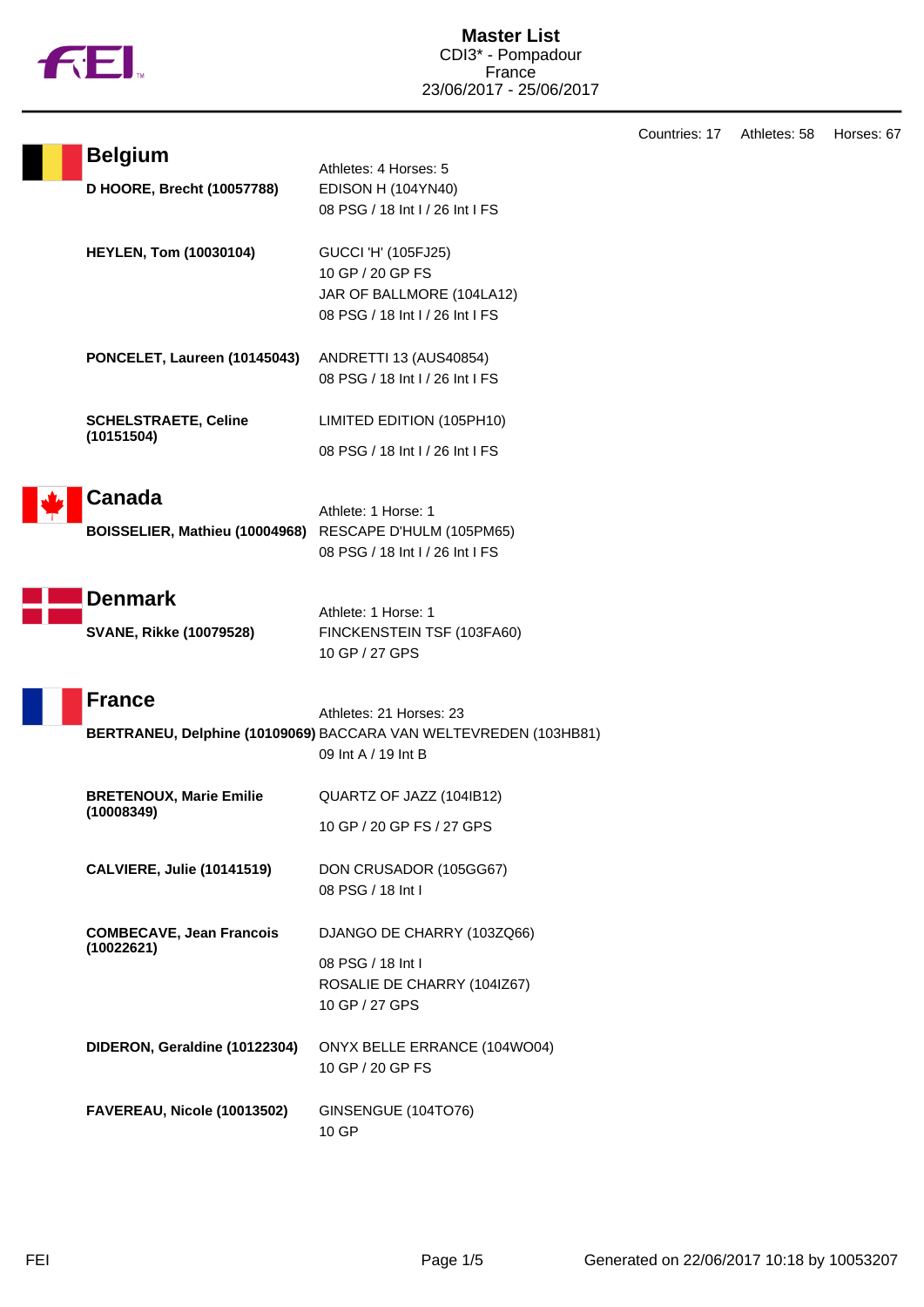

| <b>GODELLE, Fabien (10009200)</b>              | TEMPO ENE HN (103QY15)<br>09 Int A / 19 Int B<br>VALLANTIENO 'ENE HN' (103LJ69)<br>10 GP / 27 GPS |
|------------------------------------------------|---------------------------------------------------------------------------------------------------|
| <b>LAGARDE, Jean Francois</b><br>(10022978)    | ALTANERO LXXVII (104NM37)                                                                         |
|                                                | 09 Int A / 19 Int B                                                                               |
| LIMOUSIN, Philippe (10003294)                  | ROCK'N ROLL STAR (102ZG26)<br>10 GP / 27 GPS                                                      |
| MORANDIN, Cedric (10119517)                    | ROCKFORD 17 (102ON95)<br>10 GP / 20 GP FS                                                         |
| OLIVEIRA, Danielle (10108957)                  | QSAAR DE VILLEMAGNE (104KI68)<br>09 Int A / 19 Int B                                              |
| <b>PALUN, Michel (10064997)</b>                | PRICELESS (105EF70)<br>09 Int A / 19 Int B                                                        |
| PELLEN, Patricia (10154288)                    | CASTICO (105RO56)<br>10 GP / 27 GPS                                                               |
| <b>PERRING, Hubert (10011372)</b>              | RIESLING (103JX63)<br>08 PSG / 18 Int I                                                           |
| <b>PINTO, Isabelle (10029175)</b>              | LA GESSE HOT CHOCOLAT VD KWAPLAS (105OY87)<br>08 PSG / 18 Int I                                   |
| <b>PRUEDE SEGURET, Veronique</b><br>(10098910) | <b>BAMONA (105IX90)</b>                                                                           |
|                                                | 09 Int A / 19 Int B                                                                               |
| <b>SUBILEAU, Lara (10012821)</b>               | LOUBEGUM (FRA13110)<br>10 GP / 20 GP FS                                                           |
| SUBILEAU, Marine (10027033)                    | OSADO 04 (103VS56)<br>10 GP                                                                       |
| <b>TARRAL, Thierry (10148847)</b>              | ABUNDUS GIH (105NO38)<br>08 PSG / 18 Int I / 26 Int I FS                                          |
| <b>VALOT, Marine (10152696)</b>                | QUEROL FLEURVILLE (105QF60)<br>10 GP / 20 GP FS                                                   |
| <b>VANLANDEGHEM, Pauline</b><br>(10087692)     | LIAISON ENE*HN (FRA12700)                                                                         |
|                                                | 10 GP / 27 GPS                                                                                    |
| Georgia                                        | Athlete: 1 Horse: 1                                                                               |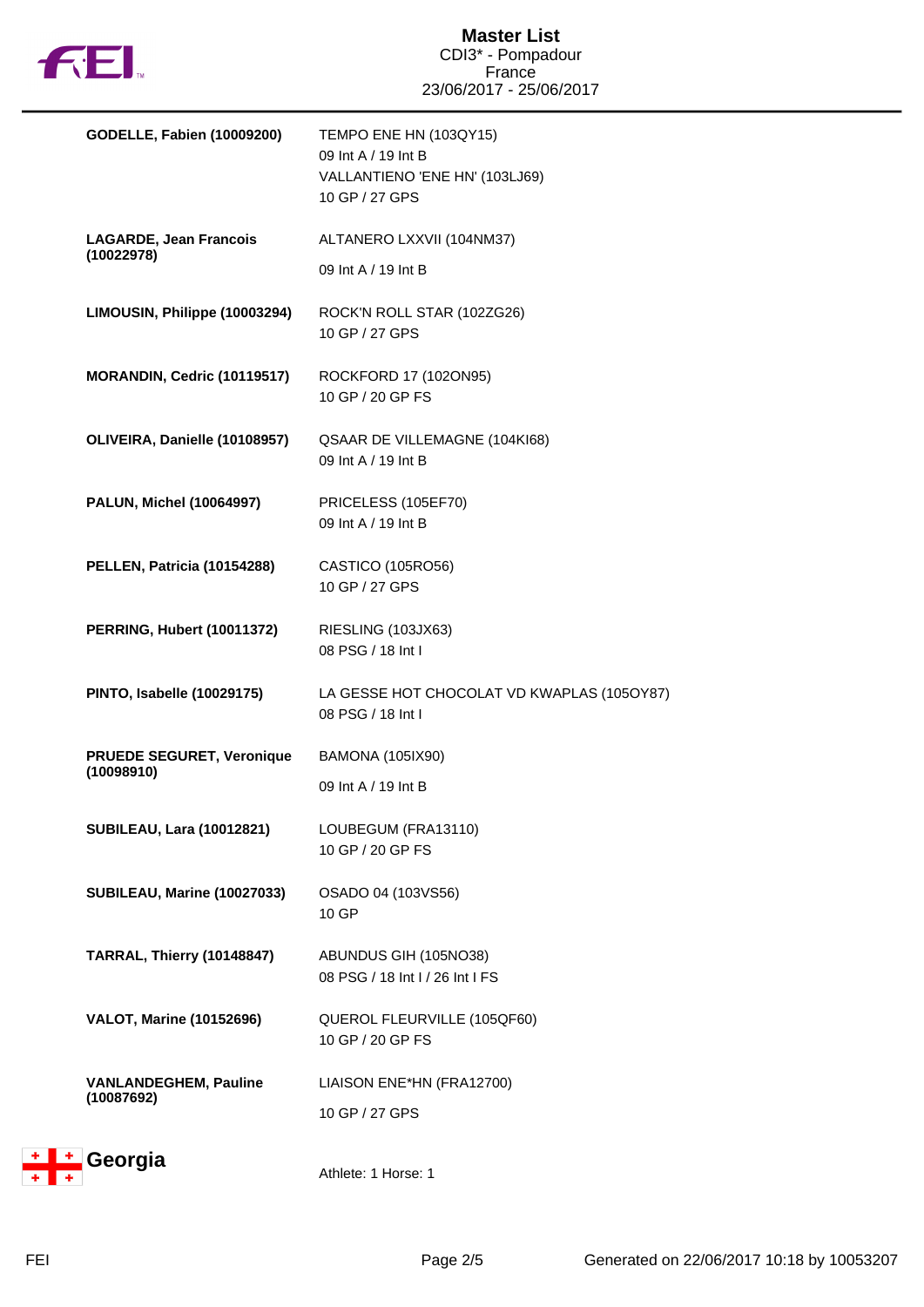| VAUGHAN, Joanne (10040250) | ELMEGARDENS MARQUIS (EST40062)<br>10 GP / 27 GPS |
|----------------------------|--------------------------------------------------|
|                            |                                                  |

| Germany                                         | Athlete: 1 Horse: 1                                                                   |
|-------------------------------------------------|---------------------------------------------------------------------------------------|
| <b>KRUSCH, Sarah (10153617)</b>                 | <b>HIGH TECH 4 (105QY85)</b><br>08 PSG / 18 Int I / 26 Int I FS                       |
| Great Britain                                   | Athletes: 4 Horses: 4                                                                 |
| CHUBB, John (10153984)                          | WRINGLER (105RI76)<br>08 PSG / 18 Int I / 26 Int I FS                                 |
| DIEGUTIS, Elizabeth (10141627)                  | SASKIA HIT (104BF66)<br>10 GP / 20 GP FS                                              |
| FLINN, Charlotte (10153983)                     | ROYAL REBEL S.H. (105RI75)<br>08 PSG / 18 Int I / 26 Int I FS                         |
| <b>SHARDLOW, Cara (10014842)</b>                | DETONATOR (105DE80)<br>08 PSG / 18 Int I                                              |
| <b>Ireland</b>                                  | Athletes: 3 Horses: 3                                                                 |
| <b>CONNOR, James (10000013)</b>                 | CASINO' ROYAL (104AZ51)<br>10 GP / 27 GPS                                             |
| DOWLEY, Rachel (10046174)                       | CADENS (105MG41)<br>08 PSG / 18 Int I / 26 Int I FS                                   |
| DUNPHY, Anne-Marie (10019127)                   | HER HIGHNESS WILLOW (105NX76)<br>08 PSG / 18 Int I / 26 Int I FS                      |
| <b>Italy</b>                                    | Athletes: 3 Horses: 4                                                                 |
| <b>JOSI, Margherita (10095456)</b>              | LE CONTENDRO (105AV09)<br>08 PSG / 18 Int I / 26 Int I FS                             |
| MARONI, Nausicaa (10059051)                     | EMBAJADOR SG (104QI43)<br>10 GP / 20 GP FS                                            |
| <b>SIMONNET, Laure Clementine</b><br>(10083045) | DANNY WILD RR (103LQ11)                                                               |
|                                                 | 08 PSG / 18 Int I / 26 Int I FS<br>DONNA ARGENTINA 2 (103ER53)<br>09 Int A / 19 Int B |
| Luxembourg                                      |                                                                                       |
| HIDIEN, Alexandra (10058776)                    | Athletes: 2 Horses: 3<br>DON WILLIAM 2 (GER41359)<br>10 GP / 20 GP FS                 |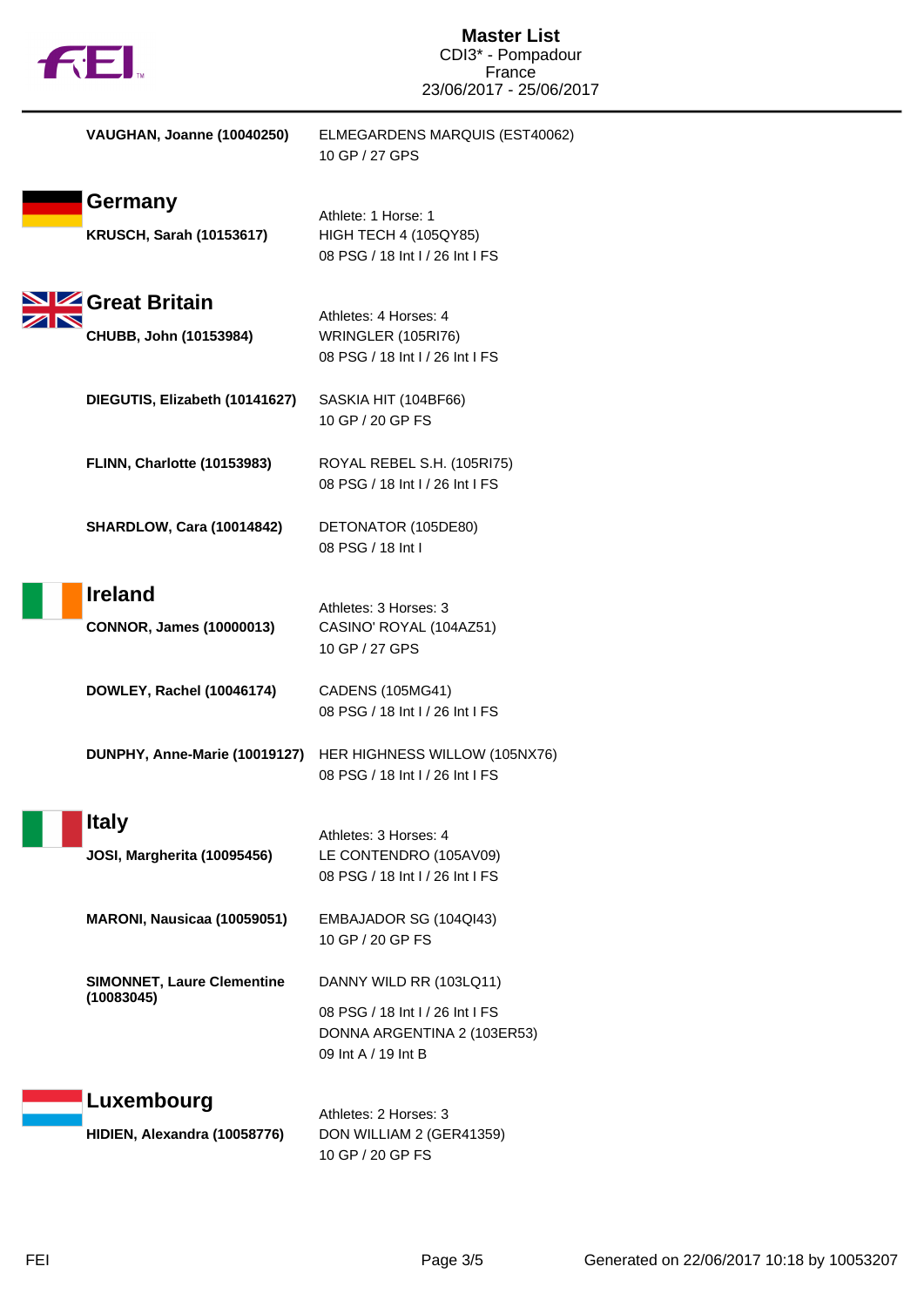|              |                                                       | <b>Master List</b><br>CDI3* - Pompadour                  |
|--------------|-------------------------------------------------------|----------------------------------------------------------|
| <b>THEI.</b> |                                                       | France                                                   |
|              |                                                       | 23/06/2017 - 25/06/2017                                  |
|              | <b>SCHULZ, Sascha (10022150)</b>                      | DON TIGNANELLO (102YU96)                                 |
|              |                                                       | 10 GP / 27 GPS                                           |
|              |                                                       | DRAGAO (103VU23)                                         |
|              |                                                       | 10 GP / 27 GPS                                           |
|              | <b>Morocco</b>                                        |                                                          |
|              | <b>JILAOUI, Ismail (10061788)</b>                     | Athlete: 1 Horse: 1<br>WHAT A FEELING (102SG10)          |
|              |                                                       | 10 GP / 27 GPS                                           |
|              |                                                       |                                                          |
|              | <b>Netherlands</b>                                    | Athletes: 6 Horses: 8                                    |
|              | <b>KOLIJN, Krista (10122507)</b>                      | WISH (104WI79)                                           |
|              |                                                       | 08 PSG / 18 Int I / 26 Int I FS                          |
|              |                                                       |                                                          |
|              | <b>LENAERTS, Joyce (10012769)</b>                     | EURO (104RQ18)                                           |
|              |                                                       | 08 PSG / 18 Int I / 26 Int I FS                          |
|              | <b>NIJVELT, Karen (10000030)</b>                      | DARWIN (104AN64)                                         |
|              |                                                       | 08 PSG / 18 Int I / 26 Int I FS                          |
|              |                                                       | ELYSIAS (104VP36)                                        |
|              |                                                       | 08 PSG / 18 Int I / 26 Int I FS                          |
|              | <b>VAN DER HORST, Dominique</b>                       | <b>BONES (104VU84)</b>                                   |
|              | (10029832)                                            | 08 PSG / 18 Int I / 26 Int I FS                          |
|              | VINCOURT, Annemiek (10034414) DIEDE DIENI (105RO58)   |                                                          |
|              |                                                       | 08 PSG / 18 Int I / 26 Int I FS                          |
|              |                                                       |                                                          |
|              | ZWEISTRA, Thamar (10007873)                           | HEXAGON'S DOUBLE DUTCH (105DU48)                         |
|              |                                                       | 10 GP / 20 GP FS / 27 GPS                                |
|              |                                                       | HEXAGONS CONQUEST (103XN22)<br>10 GP / 20 GP FS / 27 GPS |
|              |                                                       |                                                          |
| HĐ.          | <b>Portugal</b>                                       |                                                          |
|              |                                                       | Athlete: 1 Horse: 1                                      |
|              | <b>PRINCIPE, Luis (10038533)</b>                      | LE DOCTEUR (105QC09)<br>08 PSG / 26 Int I FS             |
|              |                                                       |                                                          |
|              | <b>Russian Federation</b>                             | Athletes: 2 Horses: 2                                    |
|              | <b>BAKSHEEVA, Olga (10108078)</b>                     | <b>ULTRA (104JL54)</b>                                   |
|              |                                                       | 10 GP / 20 GP FS / 27 GPS                                |
|              |                                                       |                                                          |
|              | OREKHOVA, Elizaveta (10027141) DON DRAMATIC (104TC19) | 10 GP / 20 GP FS / 27 GPS                                |
|              |                                                       |                                                          |
|              | <b>Spain</b>                                          |                                                          |
|              |                                                       | Athletes: 4 Horses: 5                                    |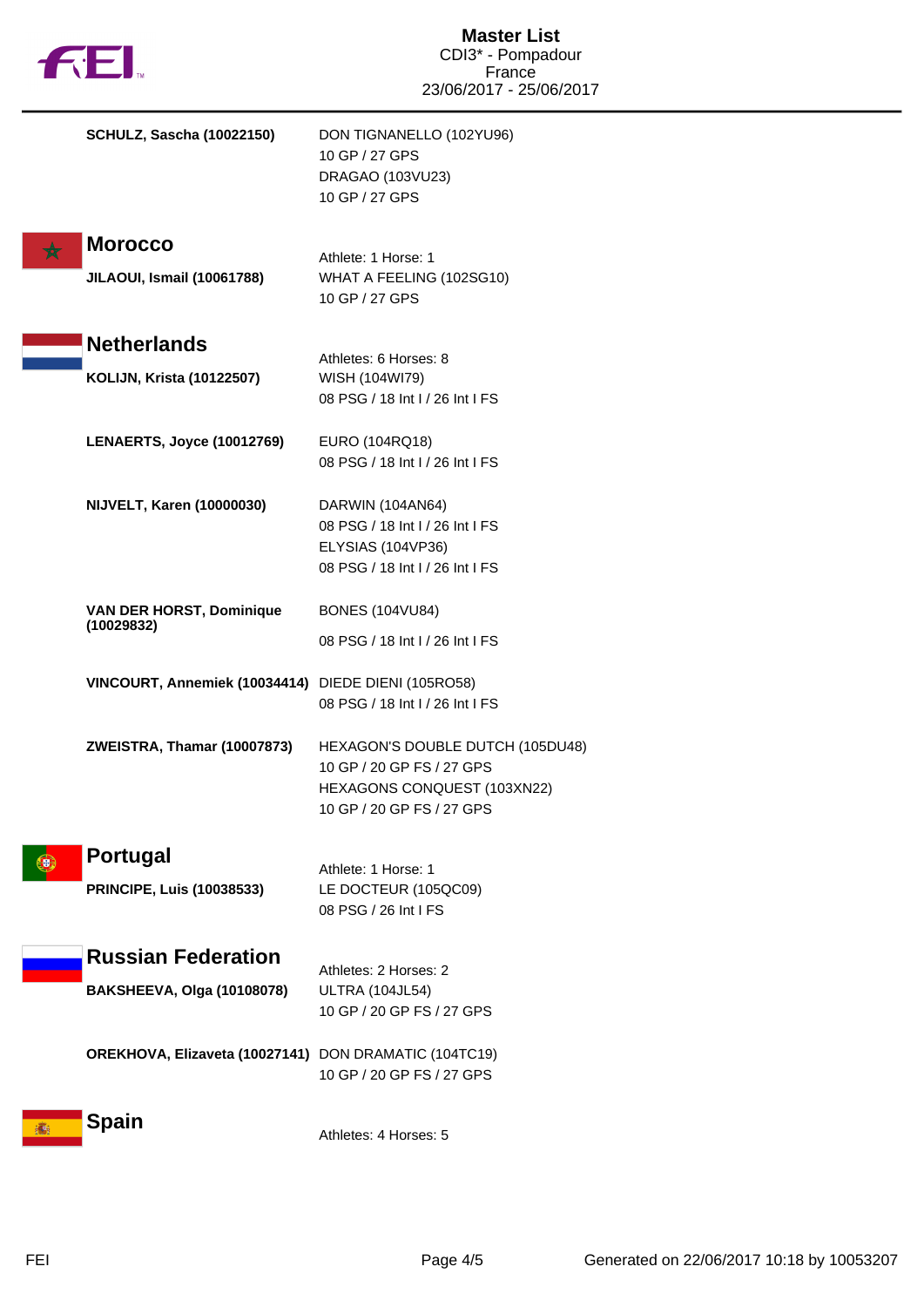

|  | <b>BELMONTE ROLDAN, Cristobal</b><br>(10029210) | DIAVOLO II DE LAUBRY (104EX78)                                                                        |
|--|-------------------------------------------------|-------------------------------------------------------------------------------------------------------|
|  |                                                 | 10 GP / 20 GP FS                                                                                      |
|  | CARRASCOSA, Borja (10003157)                    | AL MARTINO 10 (103QG34)<br>10 GP / 20 GP FS<br>ESCORT 27 (104RN26)<br>08 PSG / 18 Int I / 26 Int I FS |
|  | <b>GETINO GUTIERREZ, Carmen</b>                 | FABIANO (103LK74)                                                                                     |
|  | (10083391)                                      | 08 PSG / 18 Int I / 26 Int I FS                                                                       |
|  | <b>VAZQUEZ KREMER, Nicole</b><br>(10035682)     | <b>WONDER (104GD03)</b>                                                                               |
|  |                                                 | 10 GP / 20 GP FS                                                                                      |
|  | <b>Switzerland</b>                              | Athletes: 2 Horses: 3                                                                                 |
|  | <b>KRINKE SUSMELJ, Marcela</b><br>(10003317)    | SMEYERS MOLBERG (DEN40115)                                                                            |
|  |                                                 | 10 GP / 20 GP FS<br>SMEYERS SOPRAN (102ZM92)<br>10 GP / 27 GPS                                        |
|  | LUNDIN, Virginia (10089116)                     | BENNETON (104QX98)<br>09 Int A / 19 Int B                                                             |
|  | Thailand                                        | Athlete: 1 Horse: 1                                                                                   |
|  | <b>CHAVATANONT, Arinadtha</b><br>(10061264)     | CLAPTON C (105KQ02)                                                                                   |
|  |                                                 |                                                                                                       |

08 PSG / 18 Int I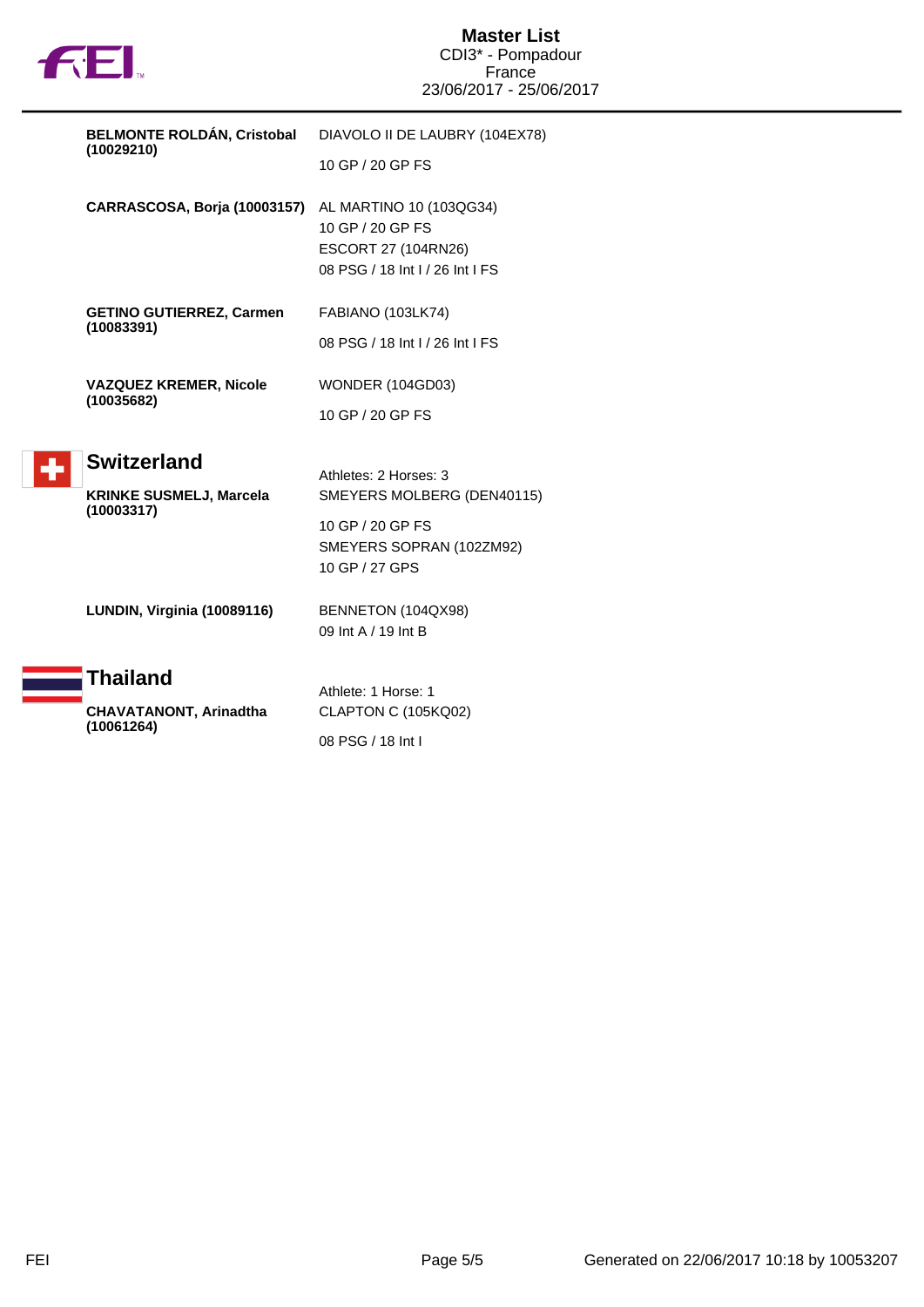

## **Master List** CDIY - Pompadour France 23/06/2017 - 25/06/2017

|                                                   |                                                                                                                                                                        | Countries: 8 | Athletes: 24 | Horses: 27 |
|---------------------------------------------------|------------------------------------------------------------------------------------------------------------------------------------------------------------------------|--------------|--------------|------------|
| <b>Belgium</b><br>ARL, Antonia (10087935)         | Athletes: 9 Horses: 10<br>EQUESTRICONS BELSTAFF W (103HQ82)<br>05 Y Team / 15 Y Ind / 22 Y FS<br>EQUESTRICONS DUKE DE NIRO (105EX40)<br>05 Y Team / 15 Y Ind / 22 Y FS |              |              |            |
|                                                   | BECKERS, Hannelore (10153353) CRACK C VAN HET VIJVERBOS (BEL41467)<br>05 Y Team / 15 Y Ind / 22 Y FS                                                                   |              |              |            |
| DE VOS, Flore (10148293)                          | CATCHER (105MR76)<br>05 Y Team / 15 Y Ind / 22 Y FS                                                                                                                    |              |              |            |
| GYSELS, Jamina (10081433)                         | ZICO (103ZK14)<br>05 Y Team / 15 Y Ind / 22 Y FS                                                                                                                       |              |              |            |
| <b>MOERMANS, Noa (10078154)</b>                   | HAYA KARENINA (105JX00)<br>05 Y Team / 15 Y Ind / 22 Y FS                                                                                                              |              |              |            |
| <b>MOURLON BEERNAERT, Louise</b><br>(10085300)    | ROBINHO (ESP04195)<br>05 Y Team / 15 Y Ind / 22 Y FS                                                                                                                   |              |              |            |
| VANDEBORNE, Lore (10154346)                       | IKKE-PIA V/D BERGERHOEVE (105RQ49)<br>05 Y Team / 15 Y Ind / 22 Y FS                                                                                                   |              |              |            |
| <b>VERBERNE, Numa (10085301)</b>                  | EQUESTRICONS BOLITA (103YQ88)<br>05 Y Team / 15 Y Ind / 22 Y FS                                                                                                        |              |              |            |
| <b>WIGGINS, Kate (10095188)</b>                   | <b>CORONA (103YL41)</b><br>05 Y Team / 15 Y Ind / 22 Y FS                                                                                                              |              |              |            |
| <b>Denmark</b><br>LAMM, Olivia Nistrup (10085306) | Athlete: 1 Horse: 1<br>SAN DIOR (104QI92)<br>05 Y Team / 15 Y Ind / 22 Y FS                                                                                            |              |              |            |
| <b>France</b><br>CASSEN, Charlotte (10092939)     | Athletes: 4 Horses: 4<br>DON KARON DU LOING (104CT33)<br>05 Y Team / 15 Y Ind / 22 Y FS                                                                                |              |              |            |
| LAUTIER, Paul (10115456)                          | ROSSINI (102RK69)<br>05 Y Team / 15 Y Ind / 22 Y FS                                                                                                                    |              |              |            |
| <b>LUDOT, Justine (10083365)</b>                  | BELLEVUE (104QN14)<br>05 Y Team / 15 Y Ind / 22 Y FS                                                                                                                   |              |              |            |
| <b>ROTH, Pauline (10115446)</b>                   | WORLD CHAMPION DU LOING (105LR10)<br>05 Y Team / 15 Y Ind / 22 Y FS                                                                                                    |              |              |            |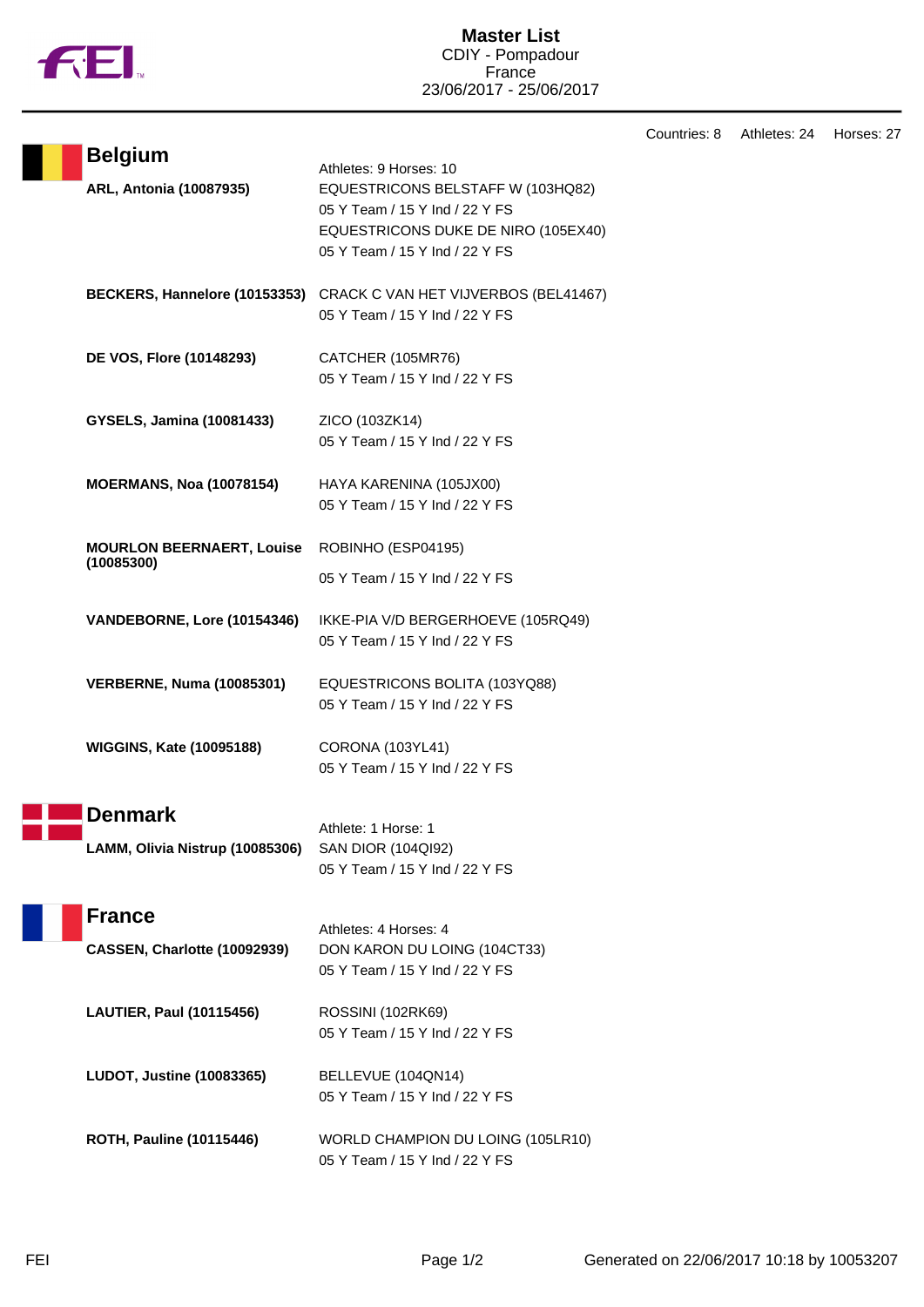

|  | <b>Hungary</b><br>YOM TOV, Jazmin (10119992)                | Athlete: 1 Horse: 1<br>OLDI 67 (104YS05)                                                                                         |
|--|-------------------------------------------------------------|----------------------------------------------------------------------------------------------------------------------------------|
|  |                                                             | 05 Y Team / 15 Y Ind / 22 Y FS                                                                                                   |
|  | <b>Netherlands</b>                                          | Athletes: 4 Horses: 6                                                                                                            |
|  | GEELKERKEN, Karlijn (10071105)                              | <b>CONDOR (105IL04)</b><br>05 Y Team / 15 Y Ind / 22 Y FS<br>ECUADOR VD (105IL02)<br>05 Y Team / 22 Y FS                         |
|  | <b>GLAS, Suzanne (10072968)</b>                             | AMAZING (104BT60)<br>05 Y Team / 15 Y Ind / 22 Y FS                                                                              |
|  | HOOGE, Marjan (10054093)                                    | EGO TRIPPER TEXEL (104OD23)<br>05 Y Team / 15 Y Ind / 22 Y FS<br>KARTSEVO UPPERVILLE (102ZV82)<br>05 Y Team / 15 Y Ind / 22 Y FS |
|  | VERVOORT, Laurie (10072970)                                 | CHESTER (104JF16)<br>05 Y Team / 15 Y Ind                                                                                        |
|  | <b>Poland</b>                                               | Athlete: 1 Horse: 1                                                                                                              |
|  | <b>TRAGARZ, Joanna (10041909)</b>                           | HARVARD K (104IF96)<br>05 Y Team / 15 Y Ind / 22 Y FS                                                                            |
|  | <b>Russian Federation</b>                                   | Athlete: 1 Horse: 1                                                                                                              |
|  | <b>ARISTOVA, Anna (10086827)</b>                            | LAETARE (102RE55)<br>05 Y Team / 15 Y Ind / 22 Y FS                                                                              |
|  | Spain                                                       | Athletes: 3 Horses: 3                                                                                                            |
|  | BLÁZQUEZ LOPEZ-MUÑIZ, Mónica HILTON (105AO01)<br>(10106477) |                                                                                                                                  |
|  |                                                             | 05 Y Team / 15 Y Ind / 22 Y FS                                                                                                   |
|  | <b>GOMEZ SANCHEZ, Itsasne</b><br>(10139492)                 | <b>ANTIVO (105EL26)</b>                                                                                                          |
|  |                                                             | 05 Y Team / 15 Y Ind / 22 Y FS                                                                                                   |
|  | HÚSKOVÁ HÚSKOVÁ, Karin<br>(10137419)                        | FLORIAN (104RA45)                                                                                                                |
|  |                                                             | 05 Y Team / 15 Y Ind / 22 Y FS                                                                                                   |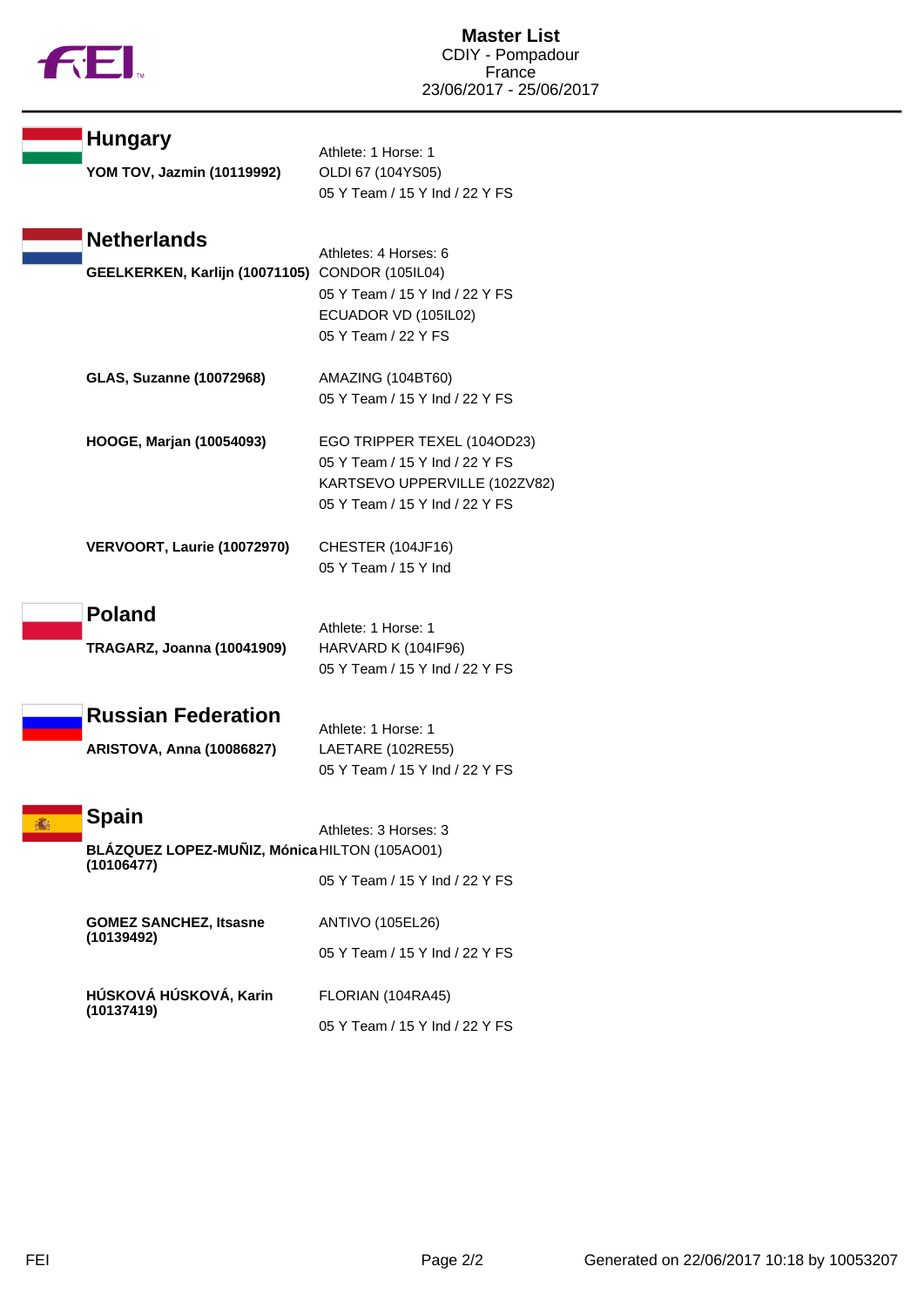|  | M |
|--|---|

|                                    |                                                       | Countries: 7 | Athletes: 17 | Horses: 20 |
|------------------------------------|-------------------------------------------------------|--------------|--------------|------------|
| <b>Australia</b>                   | Athlete: 1 Horse: 1                                   |              |              |            |
| ROOKE, Rebecca (10043445)          | MUSCHAMP RAP'N ROLL (105QE31)                         |              |              |            |
|                                    | 03 YH 7 Prel / 13 YH 7 Final                          |              |              |            |
| <b>France</b>                      |                                                       |              |              |            |
|                                    | Athletes: 3 Horses: 3                                 |              |              |            |
| CEZ, Lisa (10066852)               | STALLONE DE HUS (105NC00)                             |              |              |            |
|                                    | 03 YH 7 Prel / 13 YH 7 Final                          |              |              |            |
| <b>GROSSE, Ombeline (10150821)</b> | ARMA BEL (105OU97)                                    |              |              |            |
|                                    | 03 YH 7 Prel / 13 YH 7 Final                          |              |              |            |
| <b>TOUVRON, France (10153095)</b>  | ANDIAMO D'HEULECOURT (105QO35)                        |              |              |            |
|                                    | 03 YH 7 Prel / 13 YH 7 Final                          |              |              |            |
| <b>Hungary</b>                     |                                                       |              |              |            |
|                                    | Athlete: 1 Horse: 1                                   |              |              |            |
| YOM TOV, Jazmin (10119992)         | DODGE RAIDER (105RW58)                                |              |              |            |
|                                    | 02 YH 6 Prel / 12 YH 6 Final                          |              |              |            |
| Luxembourg                         |                                                       |              |              |            |
| HIDIEN, Alexandra (10058776)       | Athletes: 2 Horses: 2<br><b>FAMOUS (105RQ46)</b>      |              |              |            |
|                                    | 02 YH 6 Prel / 12 YH 6 Final                          |              |              |            |
| <b>SCHULZ, Sascha (10022150)</b>   | QUIZMASTER (105NI56)                                  |              |              |            |
|                                    | 01 YH 5 Prel / 11 YH 5 Final                          |              |              |            |
| <b>Netherlands</b>                 |                                                       |              |              |            |
|                                    | Athletes: 5 Horses: 7                                 |              |              |            |
| HOOGE, Marjan (10054093)           | HAMILTON J (105RH00)                                  |              |              |            |
|                                    | 01 YH 5 Prel / 11 YH 5 Final                          |              |              |            |
|                                    | HOMERUS P (104YV62)                                   |              |              |            |
|                                    | 01 YH 5 Prel / 11 YH 5 Final                          |              |              |            |
| LENAERTS, Joyce (10012769)         | <b>GEORGE (105IY87)</b>                               |              |              |            |
|                                    | 02 YH 6 Prel / 12 YH 6 Final                          |              |              |            |
|                                    | HERO (105OP79)                                        |              |              |            |
|                                    | 01 YH 5 Prel / 11 YH 5 Final                          |              |              |            |
| <b>NIJVELT, Karen (10000030)</b>   | TOP'S GO FOR IT (105HI09)                             |              |              |            |
|                                    | 02 YH 6 Prel / 12 YH 6 Final                          |              |              |            |
| VAN DER HORST - MEEUS,             | GUINNESS V/D WOLFSHOEVE (105HV74)                     |              |              |            |
| <b>Annemieke (10143504)</b>        | 02 YH 6 Prel / 12 YH 6 Final                          |              |              |            |
|                                    |                                                       |              |              |            |
| VAN OMMEN, Philip (10151373)       | FIDELIUS 33 (104EN43)<br>02 YH 6 Prel / 12 YH 6 Final |              |              |            |
|                                    |                                                       |              |              |            |